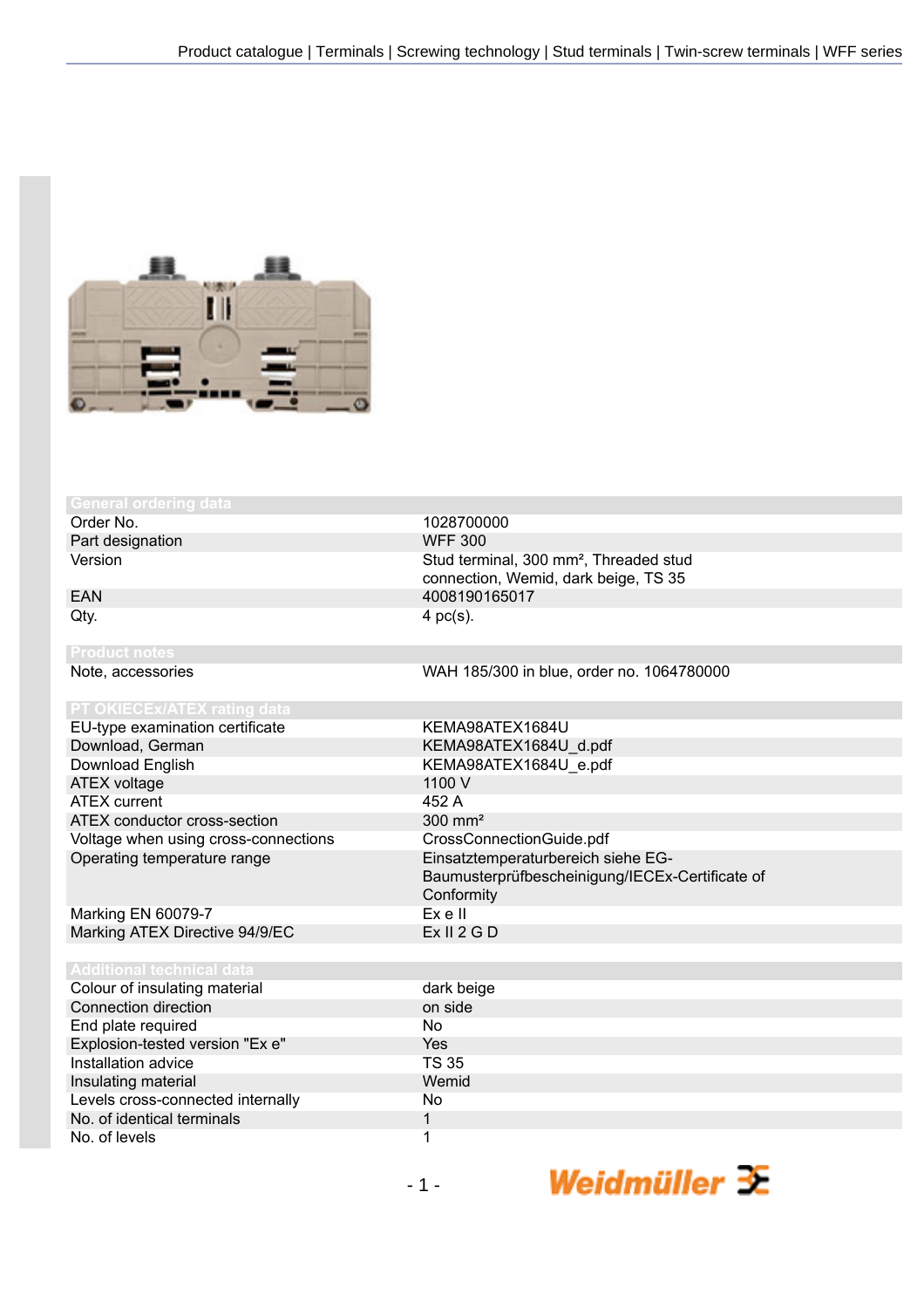| <b>Additional technical data</b>                  |                          |
|---------------------------------------------------|--------------------------|
|                                                   | $\overline{2}$           |
| No. of terminal strips per level<br>Open sides    | closed                   |
|                                                   | $-50 °C$ , + 120 °C      |
| Operating temperature range                       |                          |
| Product family                                    | <b>W-Series</b>          |
| Type of connection                                | Screwed                  |
| Type of mounting                                  | Snap-on                  |
| UL 94 flammability rating of insulation material  | $V-0$                    |
| Version                                           | Feed-through terminal    |
|                                                   |                          |
| <b>CSA rating data</b>                            |                          |
| Voltage (CSA)                                     | 600 V                    |
| <b>CSA</b> current                                | 510 A                    |
| Min. cross-section (CSA)                          | AWG 6                    |
| Max. cross-section (CSA)                          | kcmil 600                |
|                                                   |                          |
| <b>Conductors for clamping (rated connection)</b> |                          |
| Type of connection                                | Threaded stud connection |
| Connection direction                              | on side                  |
| Flexible, min.                                    | $25 \text{ mm}^2$        |
| Flexible, max.                                    | 240 mm <sup>2</sup>      |
|                                                   |                          |
| <b>Dimensions</b>                                 |                          |
| Width                                             | 55 mm                    |
| Height of lowest version                          | 86 mm                    |
| Length                                            | 163 mm                   |
| Weight                                            | 552.15 g                 |
| TS 35 offset                                      | 81.5 mm                  |
|                                                   |                          |
| <b>Rating data</b>                                |                          |
| Rated cross-section                               | 300 mm <sup>2</sup>      |
| Rated voltage                                     | 1,000 V                  |
| Rated impulse voltage                             | 8 kV                     |
| Rated current                                     | 520 A                    |
| Current with max. conductor                       | 520 A                    |
| Pollution severity                                | 3                        |
|                                                   |                          |
| <b>Strap connection</b>                           |                          |
| Strap 1, max.                                     | $3 \times 35 \times 1$   |
| Strap 1, min.                                     | 2x4x1                    |
| Strap 2, max.                                     | 8 x 32 x 1               |
| Strap 2, min.                                     | 6 x 32 x 1               |
|                                                   |                          |
| <b>Stud connection</b>                            |                          |
| 2 cable lugs to DIN 46234                         | 50240 mm <sup>2</sup>    |
| 2 cable lugs to DIN 46234                         | 25240 mm <sup>2</sup>    |
| Cable lug to DIN 46234                            | $50300$ mm <sup>2</sup>  |
| Cable lug to DIN 46234                            | 25240 mm <sup>2</sup>    |
| Clamping range, max.                              | 300 mm <sup>2</sup>      |
| Clamping range, min.                              | $25 \text{ mm}^2$        |
| Stud size for spade connection                    | M 16                     |
| Tightening torque range                           | 2560 Nm                  |
|                                                   |                          |

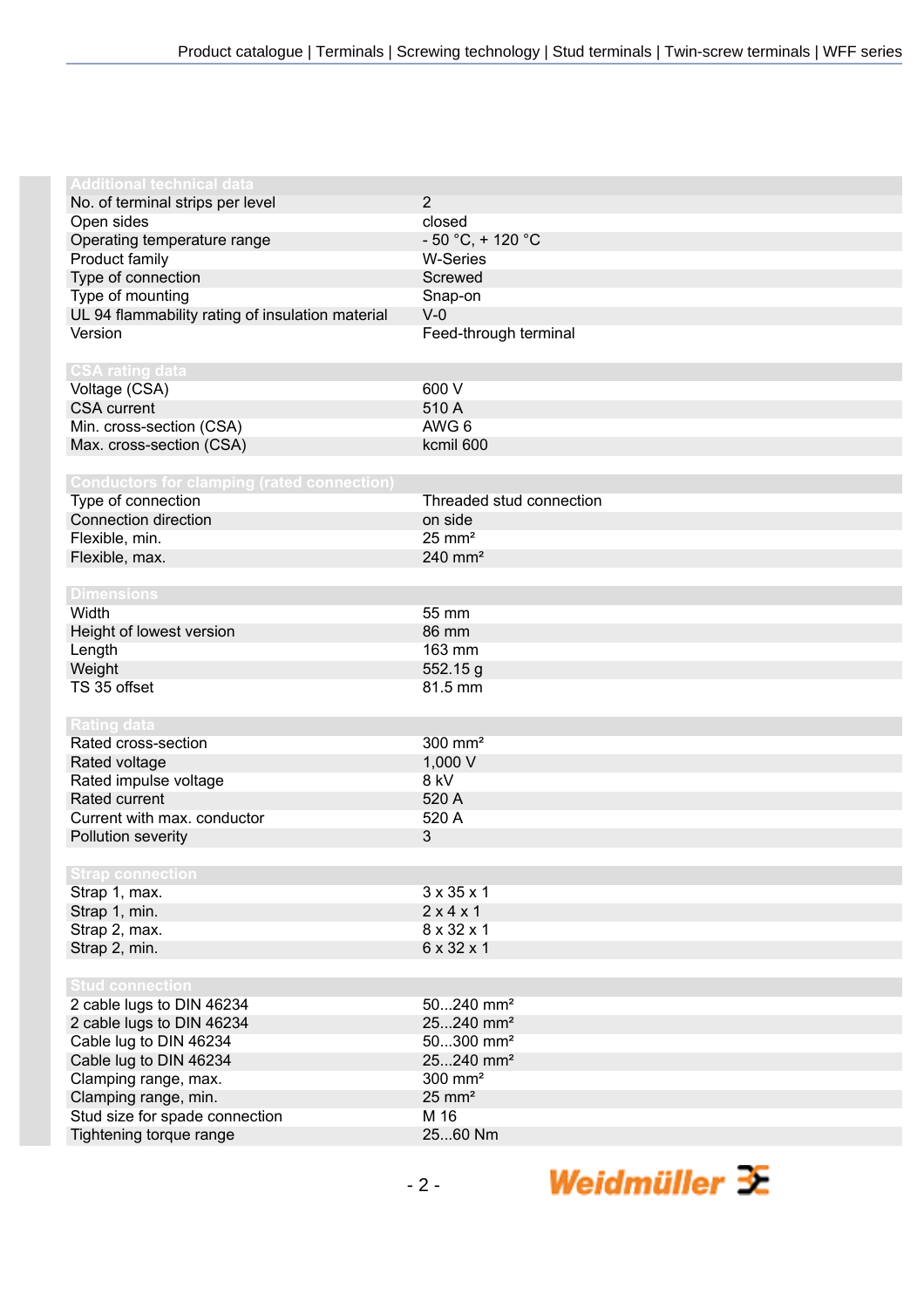### **Stud connection**

Approvals institutes

| <b>UL rating data</b>   |
|-------------------------|
| Voltage (UL)            |
| Current (UL)            |
| Min. cross-section (UL) |
| Max. cross-section (UL) |

 $1,000 V$ 500 A AWG 6 kcmil 600



# **Downloads**

1028700000\_17248\_WFF\_300\_STP.stp

| <b>Classifications</b> |           |
|------------------------|-----------|
| eClass 4.1             | NK        |
| eClass 5.0             | <b>NK</b> |
| eClass 5.1             | <b>NK</b> |

# **Similar products**

| Order No.  | <b>Part designation</b> | <b>Version</b>                                                                                 |
|------------|-------------------------|------------------------------------------------------------------------------------------------|
| 1028300000 | <b>WFF 35</b>           | Stud terminal, 35 mm <sup>2</sup> , Threaded stud connection, Wemid, dark<br>beige, TS 35      |
| 1028380000 | <b>WFF 35 BL</b>        | Stud terminal, 35 mm <sup>2</sup> , Threaded stud connection, Wemid, blue, TS<br>35            |
| 1028400000 | <b>WFF 70</b>           | Stud terminal, 70 mm <sup>2</sup> , Threaded stud connection, Wemid, dark<br>beige, TS 35      |
| 1028480000 | WFF 70 BL               | Stud terminal, 70 mm <sup>2</sup> , Threaded stud connection, Wemid, blue/light<br>blue. TS 35 |
| 1028500000 | <b>WFF 120</b>          | Stud terminal, 120 mm <sup>2</sup> , Threaded stud connection, Wemid, dark<br>beige, TS 35     |
| 1028580000 | <b>WFF 120 BL</b>       | Stud terminal, 120 mm <sup>2</sup> , Threaded stud connection, Wemid, blue,<br><b>TS 35</b>    |
| 1857540000 | <b>WFF 120/M12/AH</b>   | Stud terminal, 120 mm <sup>2</sup> , Screw connection, Wemid, dark beige, TS<br>35             |
| 1028600000 | <b>WFF 185</b>          | Stud terminal, 185 mm <sup>2</sup> , Threaded stud connection, Wemid, dark<br>beige, TS 35     |